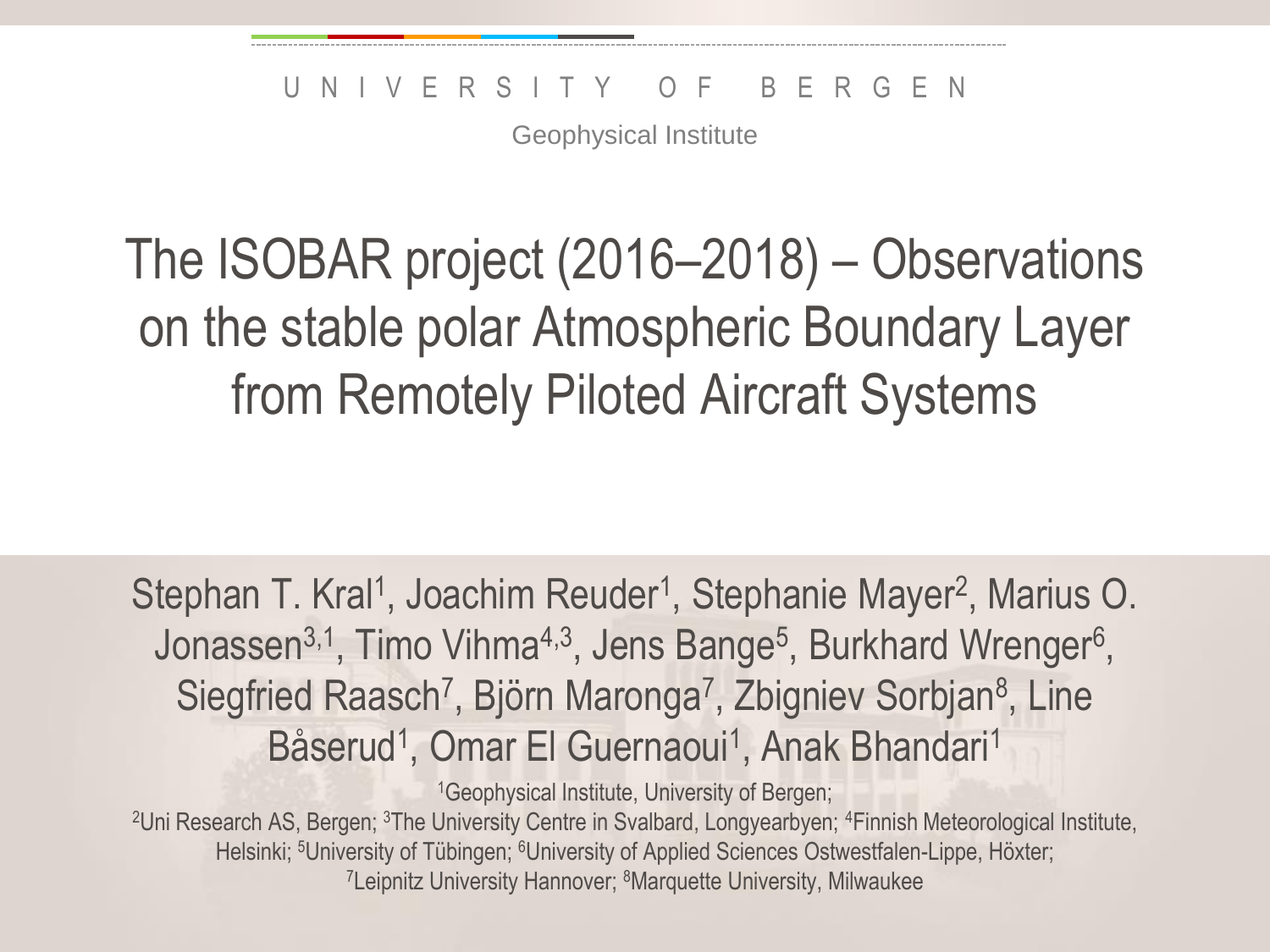#### Purpose

- ABL processes in the Arctic
- Turbulence within the Stable ABL
- ABL Parameterization Schemes

**Methods** 

- Measurement strategies to resolve all relevant processes
- Multiscale modelling experiments

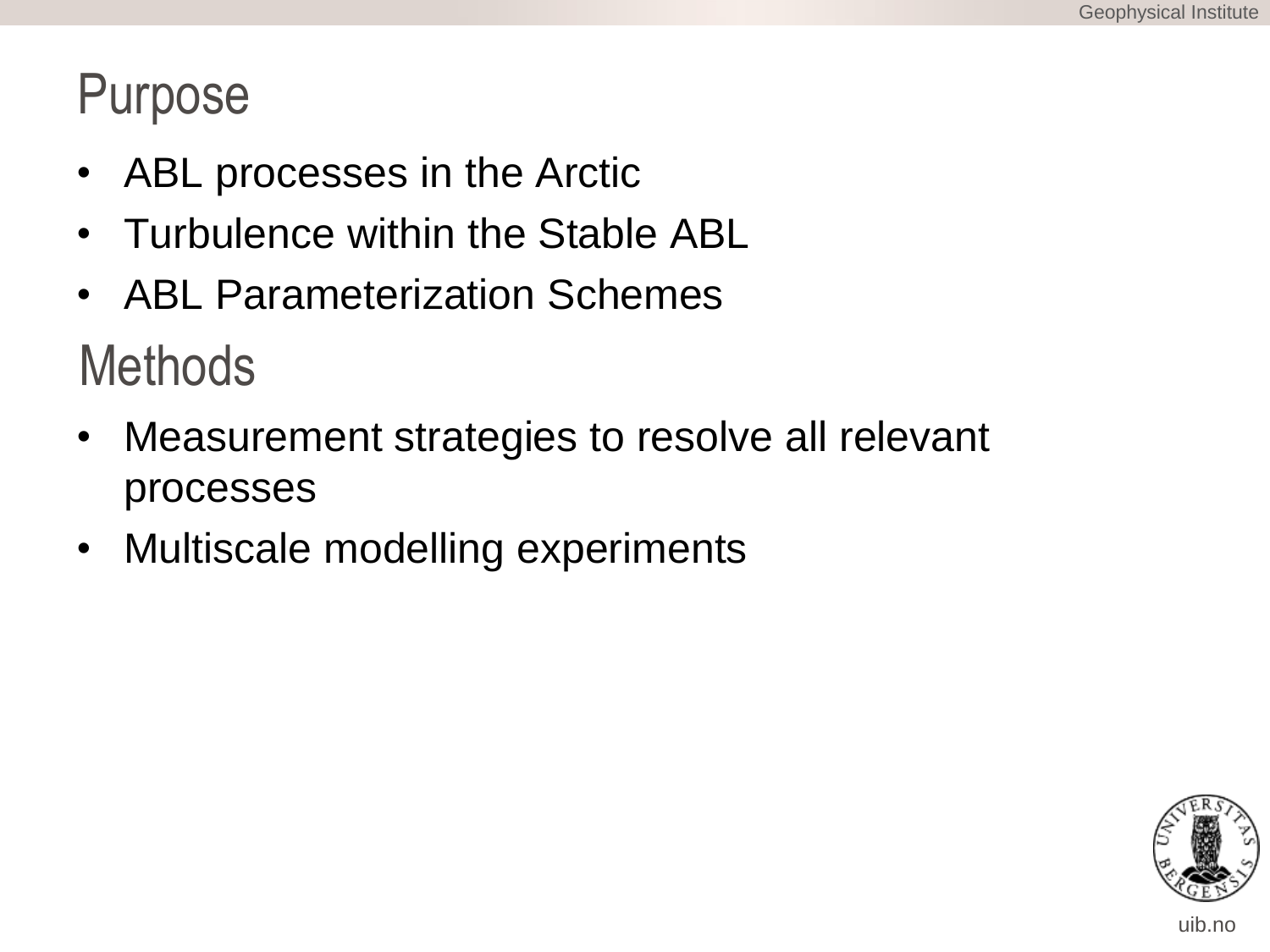#### **Observations**

- Measurement strategy
	- ground based flux and met stations
	- ABL remote sensing and profiling systems
	- RPAS (profiles and turbulence)



• Three field campaigns



uib.no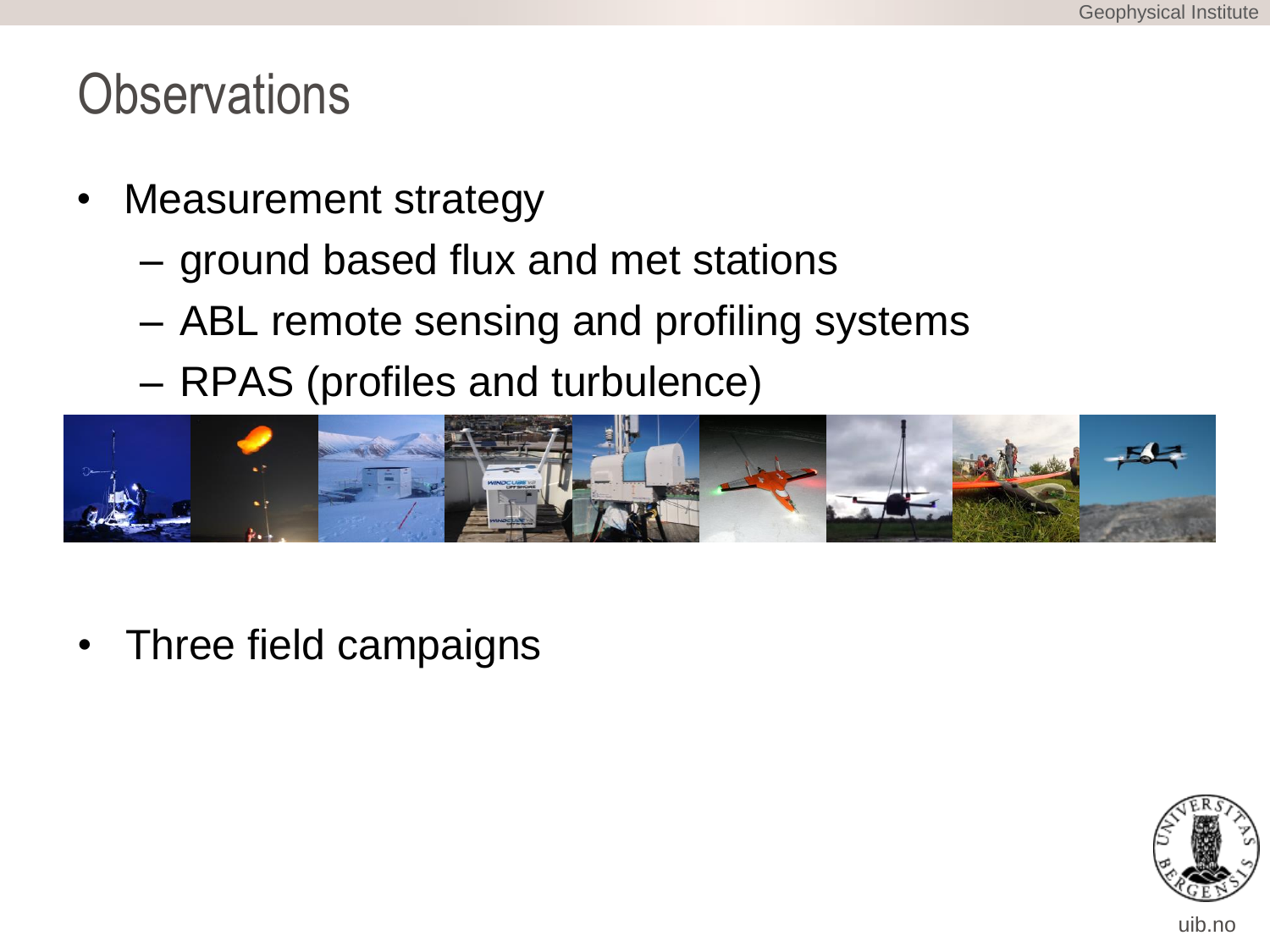#### Validation Campaign

- Andøya Space Centre, Norway
- 2 weeks in Dec 2016
- Improve measurement strategies
- RPAS validation
	- against 80 m tower (EC)
	- additional profiling systems
	- intercomparison



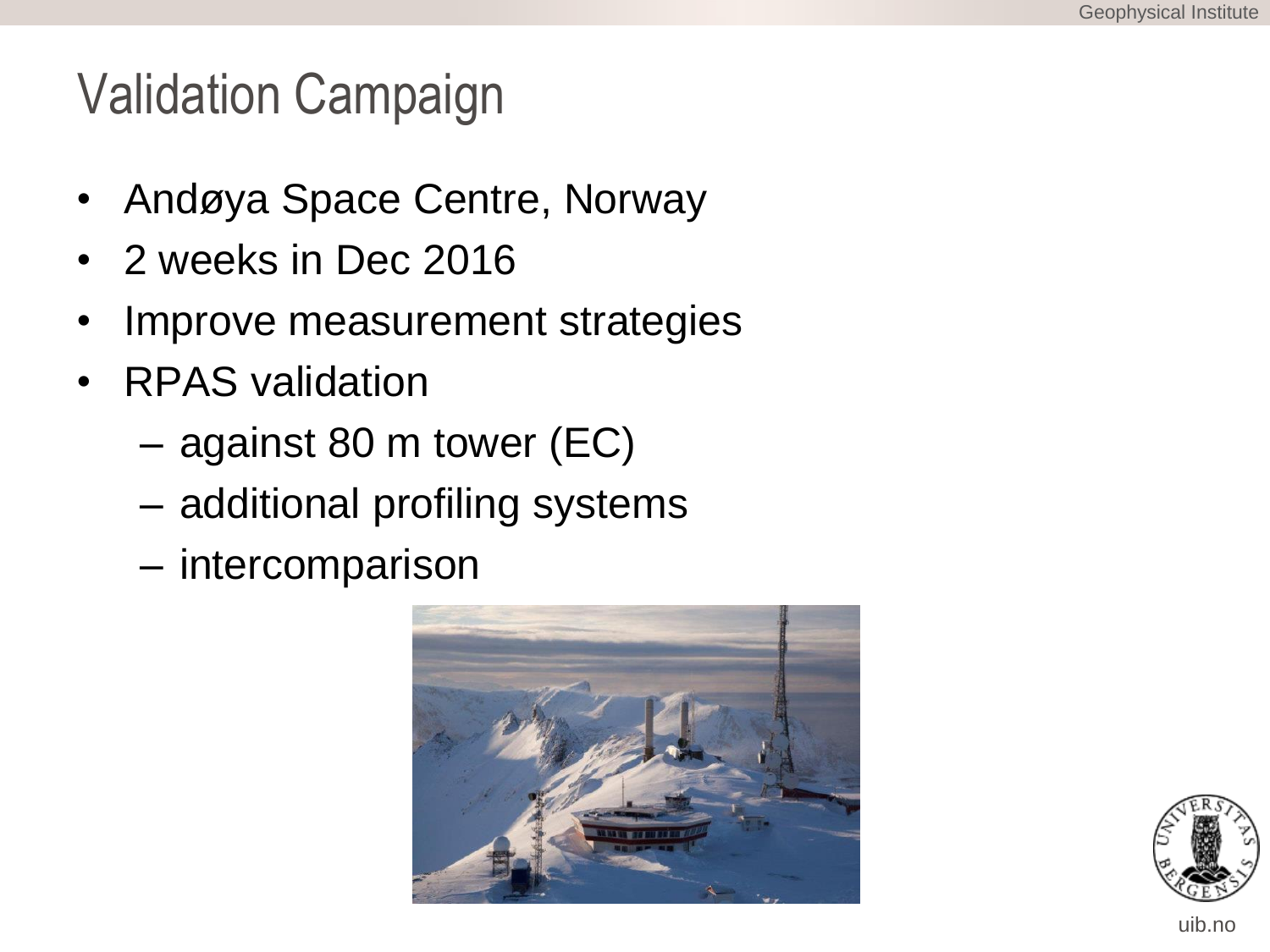### Observations on SBL over homogeneous ice surface

- Hailuoto (Karlö), Bothnian Bay, Finland
- 3 weeks in Feb/Mar 2017
- **Stable Boundary Layer Observations** 
	- Ice stations (AWS + EC)
	- RPAS observations
	- Remote sensing systems
	- Balloon profiles





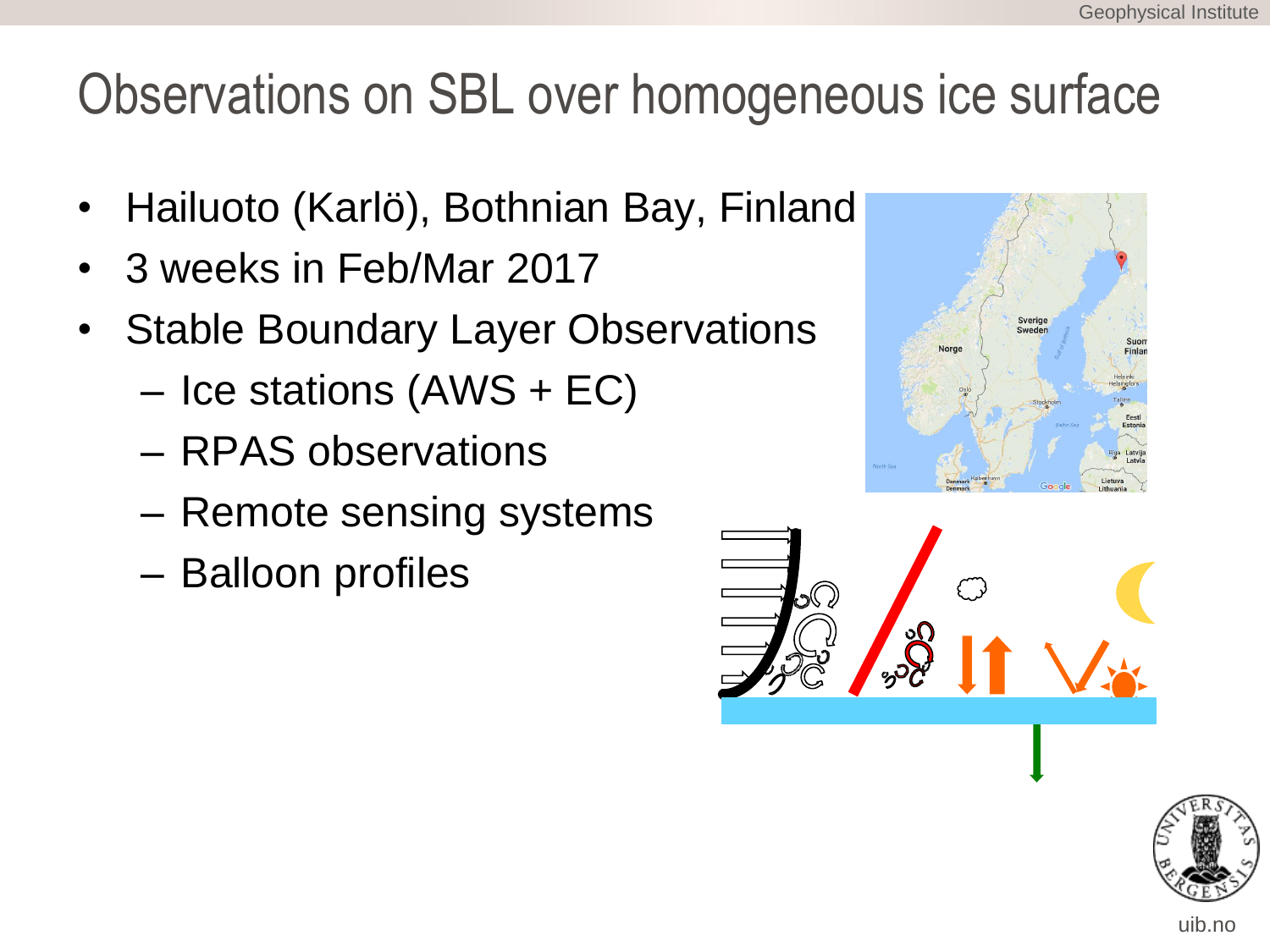# Observations on the Arctic SBL over strong surface heterogeneities

- Around Svalbard
- Planned for winter/spring 2018
- Measurements:
	- AWS + EC stations
	- Profiling systems
	- RPAS systems
		- Profiles and turbulence measurements on both sides of the internal boundary
		- Flights across the internal boundary





uib.no